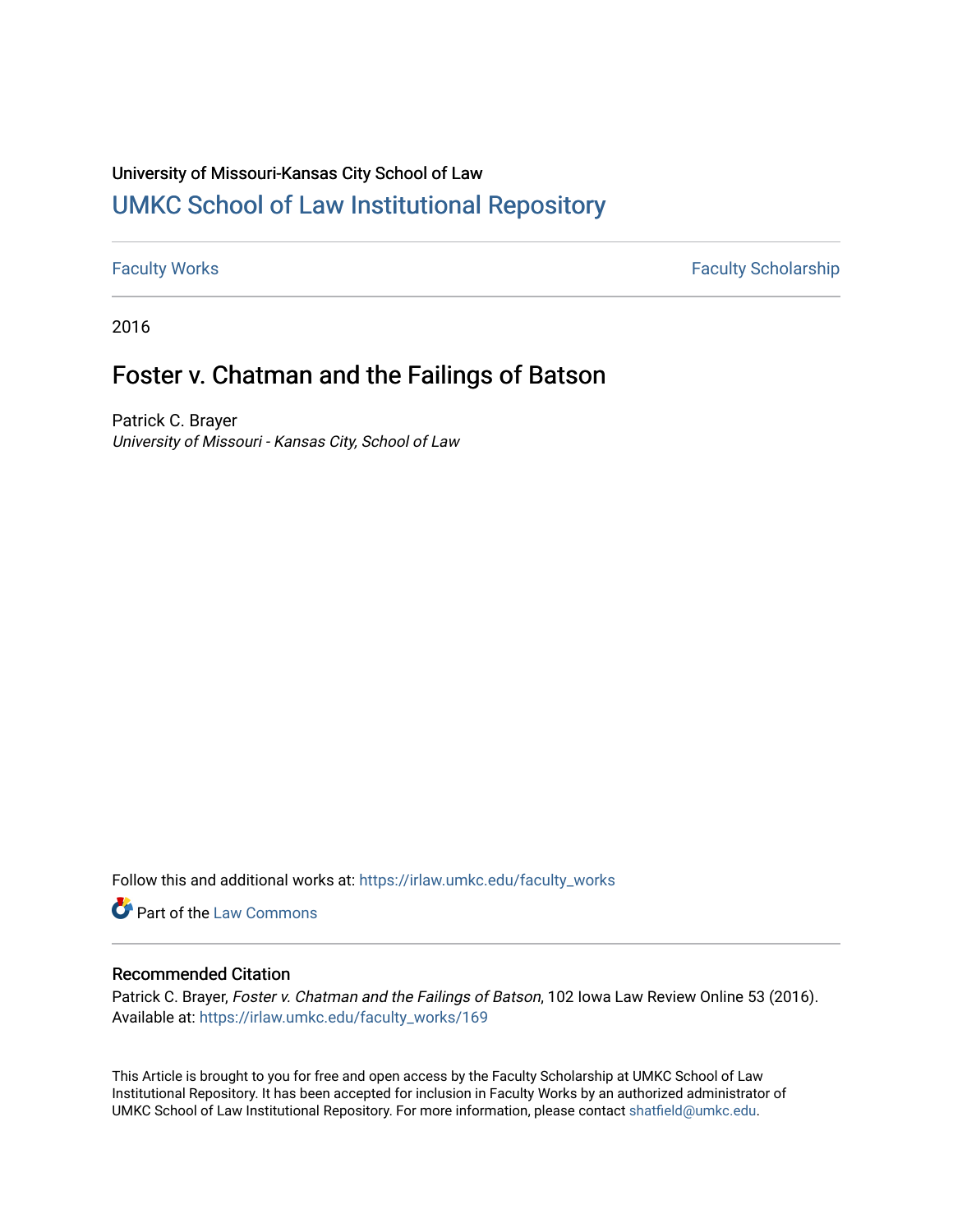This article originally appeared in the Iowa Law Revue Online in 2016. *Foster v. Chatman and the Failings of Batson,102 Iowa L. Rev. Online 53 (2016).* This posting to SSRN is pursuant to the original author's agreement currently on file with the author.

### *Foster v. Chatman* and the Failings of *Batson*

*Patrick C. Brayer*<sup>∗</sup>

| IV. STRATEGIES OF RACIAL EXCLUSION IN THE POST-FOSTER ERA  57 |
|---------------------------------------------------------------|
|                                                               |

#### I. INTRODUCTION

In reflecting on the recent Supreme Court opinion in *Foster v. Chatman*,<sup>1</sup> I was struck by how the Court announced the correct ruling, but failed to capture and comprehend the true reality that racially motivated peremptory strikes still exist and flourish in our nation's judicial system.2 Condemning the 30-year-old actions of two Georgia prosecutors legitimizes our system of justice, as many will find comfort in the remedy,3 but does little to eliminate the tragic occurrence of a person of color being excluded from a jury. Thirty years of *Batson*-influenced jurisprudence has been ineffective in changing the reality that black citizens are barred from juries based on the color of their skin and black litigants, especially criminal defendants, are deprived of true due process and equal protection.4 This Essay is a reminder of how the

Deputy District Defender of the St. Louis County Trial Office of the Missouri State Public Defender System and 28-year veteran of the trial division. This Essay represents my personal opinions and beliefs. Special thanks to Ann H. MacDonald for her substantial assistance in editing and researching this Essay.

<sup>1.</sup> *See generally* Foster v. Chatman, 136 S. Ct. 1737 (2016).

<sup>2.</sup> *See Object Anyway*, *Radiolab Presents: More Perfect*, WNYC (July 16, 2016), www.wnyc.org/story/object-anyway; *see also* MICHELLE ALEXANDER, THE NEW JIM CROW: MASS INCARCERATION IN THE AGE OF COLORBLINDNESS 116–20 (2010). For this reason, some scholars have proposed eliminating peremptory challenges. *See* Nancy S. Marder, Batson *Revisited,* 97 IOWA L. REV. 1585, 1607–10 (2012).

<sup>3.</sup> *Foster*, 136 S. Ct. at 1749 ("[T]he reasoning provided by Lanier has no grounding in fact.").

<sup>4.</sup> *See Object Anyway*, *supra* note 2 (stating that no Tennessee appellate court has ever reversed a conviction on the basis of a *Batson* challenge); *see also* State v. Saintcalle, 309 P.3d 326,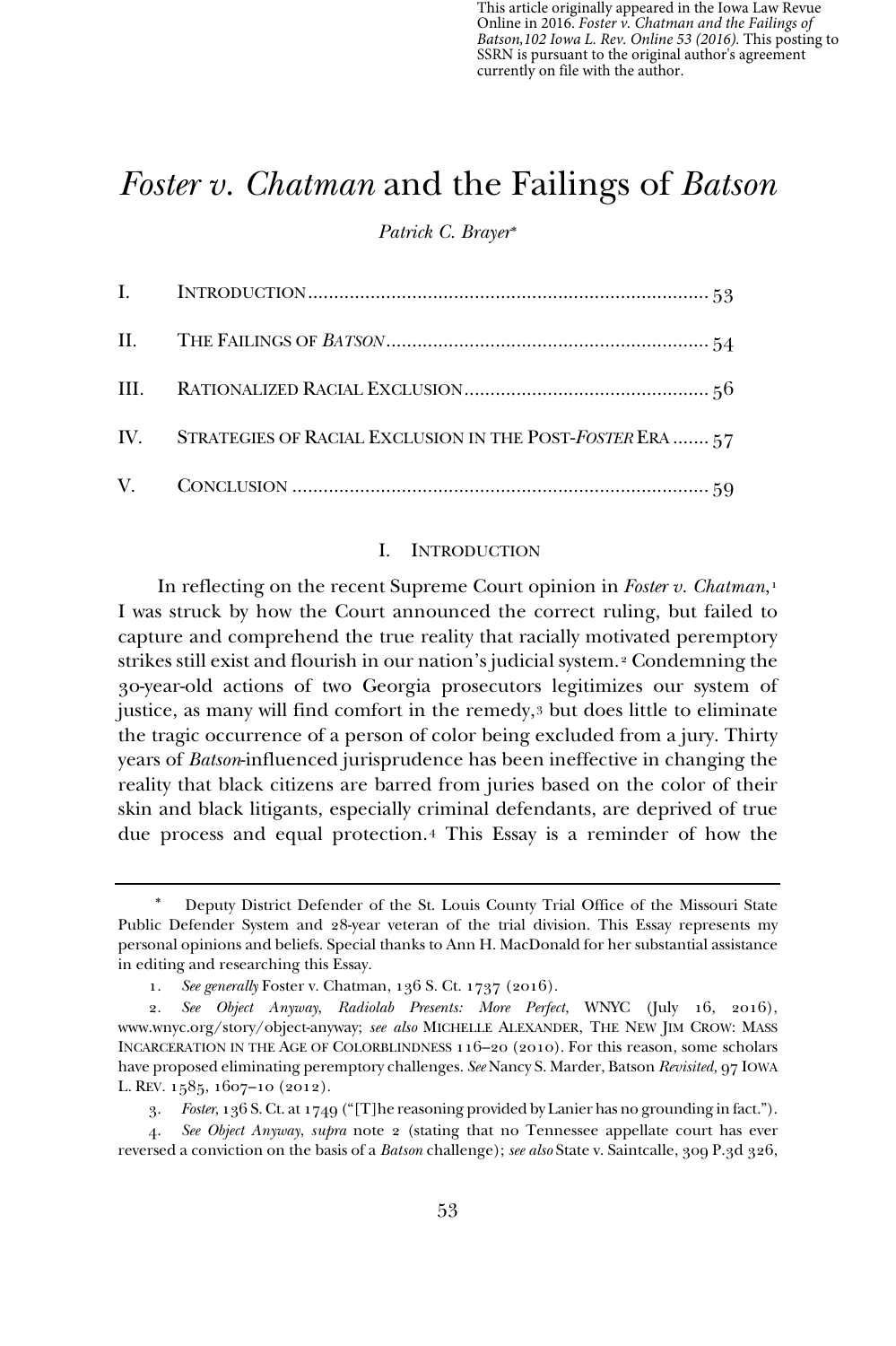evolution of rulings in *Batson,*<sup>5</sup> *Miller-El,*<sup>6</sup> and *Foster*<sup>7</sup> raised awareness of open and intentional racial exclusion but failed to combat or even comprehend the modern face of judicially-sanctioned explicit and implicit racism.8

In *Foster*, the Supreme Court determined that the "prosecutors were motivated in substantial part by race" when they struck two potential jurors from hearing the capital murder case against Timothy Foster.9 In a 7 to 1 decision, written by Chief Justice Roberts, the Court reversed and remanded Foster's conviction, citing numerous examples of how white jurors who were similarly situated to the excluded black jurors were not struck by prosecutors from the all-white jury.10 The opinion noted "shifting explanations, the misrepresentations of the record, and the persistent focus on race in the prosecution's file" as evidence of how the peremptory strikes were improperly motivated.11 It is truly unfortunate that this phenomenon of open and explicit racial intolerance is still in existence 30 years after *Batson* decision came down.12 What is even more unfortunate, however, is that the Court did not acknowledge how attitudes of exclusion are less intentional today and more nuanced, implicit, and rationalized. Black defendants in 2016 face prosecutors who are less engaged in open discrimination but more likely impacted by their own implicit beliefs and comforted by false rationalizations of racial tolerance.13 The *Foster* ruling disregarded the new face of exclusion while it engaged in the relatively simple task (aided by a cache of records) of combating a detectable case of intentional racism in jury selection.

#### II. THE FAILINGS OF *BATSON*

The *Foster* ruling provided an opportunity for the Supreme Court to restructure the *Batson* standard by allowing a reviewing court to consider the impact of subconscious racial beliefs on both litigators and judges. I was optimistic that the Court would take the lead in validating a recent opinion by the Supreme Court of Washington, which called for the "replace[ment of] *Batson*'s 'purposeful discrimination' requirement with a requirement that necessarily accounts for and alerts trial courts to the problem of unconscious

<sup>334–36 (</sup>Wash. 2013).

<sup>5.</sup> *See generally* Batson v. Kentucky, 476 U.S. 79 (1986).

<sup>6.</sup> *See generally* Miller-El v. Dretke, 545 U.S. 231 (2005).

<sup>7.</sup> *See generally Foster*, 136 S. Ct. 1737. For a more detailed discussion of the evolution of case law post-*Batson*, see James J. Tomkovicz*, Twenty-Five Years of* Batson*: An Introduction to Equal Protection Regulation of Peremptory Jury Challenges*, 97 IOWA L. REV. 1393, 1406–23 (2012).

<sup>8.</sup> *See generally* Michael J. Raphael & Edward J. Ungvarsky, *Excuses, Excuses: Neutral Explanations Under* Batson v. Kentucky, 27 U. MICH. J.L. REFORM 229 (1993).

<sup>9.</sup> *Foster*, 136 S. Ct. at 1755.

<sup>10.</sup> *See id.* at 1750–51, 1752–54.

<sup>11.</sup> *Id.* at 1754.

<sup>12.</sup> *See* ALEXANDER, *supra* note 2, at 118.

<sup>13.</sup> *See Object Anyway*, *supra* note 2.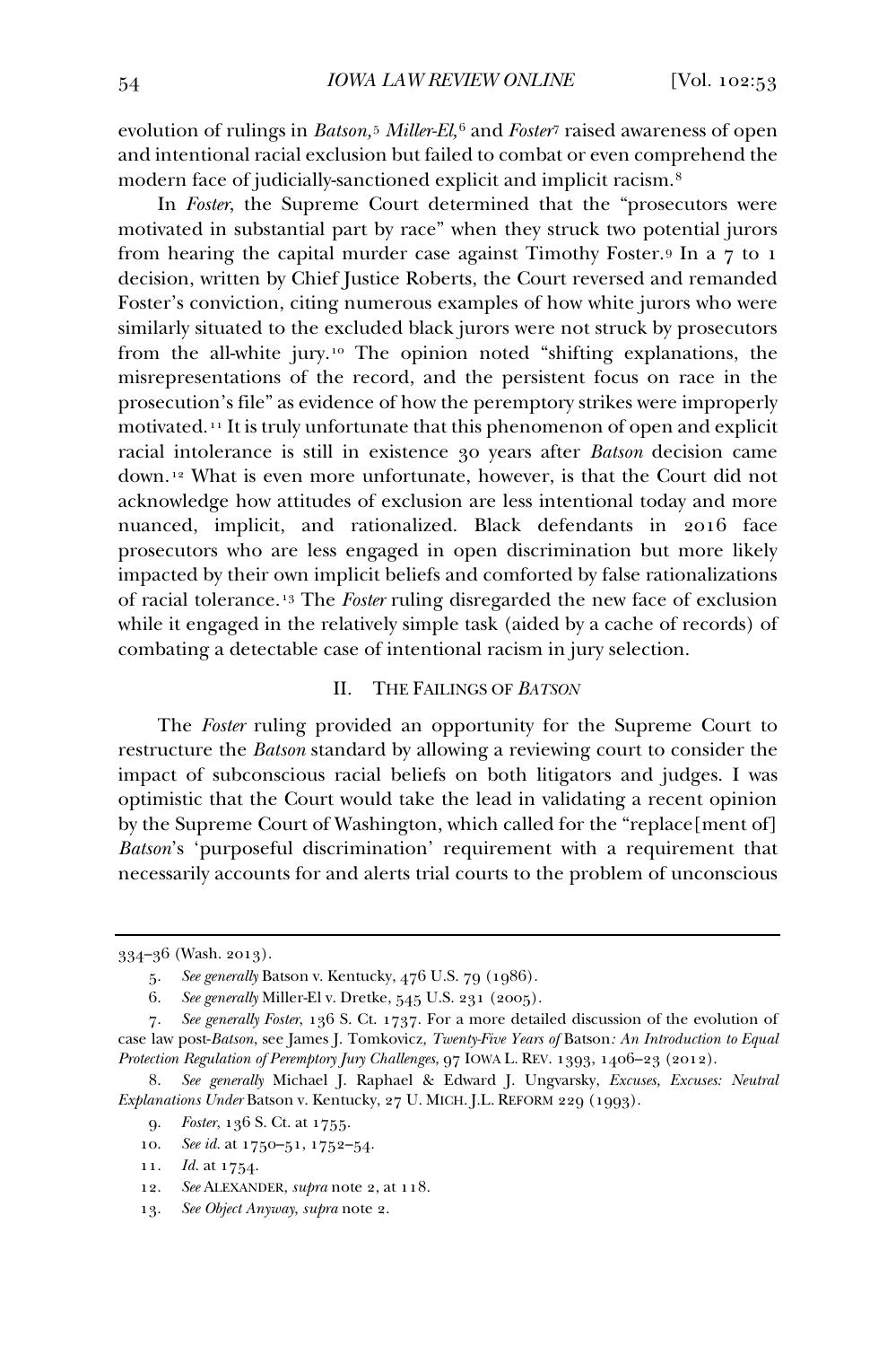bias."14 That court proposed for example that

it might make sense to require a *Batson* challenge to be sustained if there is a reasonable probability that race was a factor in the exercise of the peremptory or where the judge finds it is more likely than not that, but for the defendant's race, the peremptory would not have been exercised.<sup>15</sup>

The court suggested that such a standard "would take the focus off of the credibility and integrity of the attorneys and ease the accusatory strain of sustaining a *Batson* challenge."16 Though such an approach is not the only way to address this issue,17 it would be a start and give judges a way to address discrimination without confronting the striking attorney. Unfortunately, in utilizing an archaic and outdated analysis, the Supreme Court ignored the significant role that implicit bias played in the prosecutors' decisions in *Foster*<sup>18</sup> and, ultimately, in our system of justice.

Both state and federal judges from across the nation are seeking clarity on this issue. For example, now-Senior Federal District Judge Mark Bennett, sitting in Sioux City, Iowa, has observed that "[b]ecause *Batson* is ineffectual in addressing bias in jury selection, it permits implicit bias—and probably even explicit bias—to have an impact on jury selection."19 State appellate judges have recently written inspiring, well-researched, and eloquent opinions detailing how hidden racial beliefs on the part of prosecutors have directly impacted the composition of juries in cases before their courts.<sup>20</sup>

Unfortunately, these opinions are imbedded with the tragic disappointment of judicial reality. As Judge Van Amberg writes: "I concur in result with the majority opinion because *Batson* requires a finding of purposeful discrimination and, deferring to the trial court as our standard of review requires, I cannot firmly conclude from this record that the trial court's ruling is clearly erroneous."21 These unfortunate affirmations of lower court verdicts have reduced appellate judges to merely "acknowledging the reality of unconscious bias in our courtrooms," and hoping for a "national

<sup>14.</sup> State v. Saintcalle, 309 P.3d 326, 339 (Wash. 2013).

<sup>15</sup>*. Id.*

<sup>16.</sup> *Id.*

<sup>17.</sup> For example, Professor Henry L. Chambers, Jr. has suggested a test that assumes a state actor intended the "natural and probable consequences" of his or her action. Henry L. Chambers, Jr., *Retooling the Intent Requirement Under the Fourteenth Amendment*, 13 TEMP. POL. & CIV. RTS. L. REV. 611, 625–27 (2004).

<sup>18</sup>*. See* Foster v. Chatman, 136 S. Ct. 1737, 1755 (2016) (stating that "[i]ndeed, at times the State has been downright indignant" when objecting that race was not a factor).

<sup>19.</sup> Mark W. Bennett, *Unraveling the Gordian Knot of Implicit Bias in Jury Selection: The Problems of Judge-Dominated Voir Dire, the Failed Promise of* Batson*, and Proposed Solutions,* 4 HARV. L. & POL'Y REV. 149, 165 (2010).

<sup>20.</sup> *See, e.g.*, State v. Rashad, 484 S.W.3d 849 (Mo. Ct. App. 2016).

<sup>21.</sup> *Id.* at 859 (Amburg, J., concurring).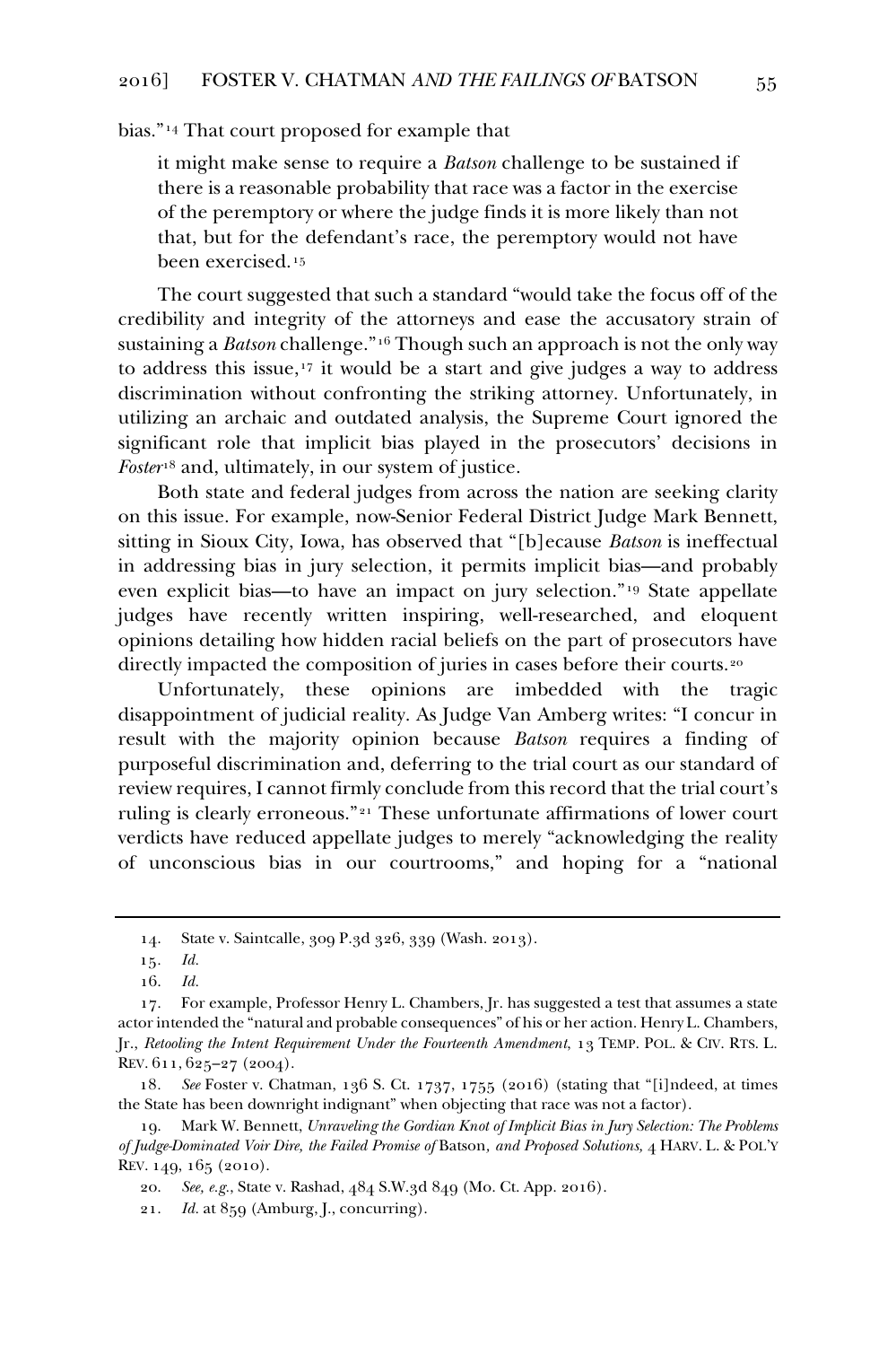conversation seeking alternatives to *Batson*."22 Sadly, the United States Supreme Court commemorated the 30th anniversary of the *Batson* decision with an opinion that failed to advance this essential conversation.<sup>23</sup>

#### III. RATIONALIZED RACIAL EXCLUSION

All human beings develop a unique racial identity status when their egos interpret interactions with individuals from another race.<sup>24</sup> This identity status helps protect our sense of "self-esteem" and "influences how [we] interact[] with individuals in different racial groups."25 Litigators today likely have matured past an identity status that is "oblivious[] to racism and one's participation in it" to the relatively more mature status of "deceptive tolerance"<sup>26</sup> and a deceptive understanding of the plight of other races.<sup>27</sup> Tomorrow's *Batson* violation will present at the intersection of implicit and explicit beliefs, masked by false rationalizations of racial acceptance.

In trial practice, deceptive tolerance is evidenced when opposing counsel makes a *Batson* challenge and litigators protest that they are not racist and object to the accusation that they are deliberately striking individuals based on race.28 Today, black litigants are confronted with prosecutors who are unaware of their own implicit intolerance and who are oblivious to the impact of the years of cumulative cultural messaging that portrayed people of color as different.<sup>29</sup> The late Justice Scalia acknowledged the existence of this belief system when he dissented in *Powers v. Ohio* and wrote: "[A]ll groups tend to have particular sympathies . . . towards their own group members."<sup>30</sup> When I first read Scalia's dissent, I was alarmed by his characterization of how individual actions are based on membership in a racial group. But in the weeks following his death, I reflected on how his writings—when viewed in the context of modern research on race and bias—are a rare and honest admission of how he personally, and our system of justice generally, has yet to mature up the racial identity scale beyond deceptive tolerance.

Today's *Batson* violation is shrouded in a cloak of rationalization, with trial attorneys consciously believing their actions are not motivated by bias but

<sup>22.</sup> *Id.* at 862.

<sup>23.</sup> *See generally Foster*, 136 S. Ct. 1737.

<sup>24.</sup> Carolyn Copps Hartley & Carrie J. Petrucci, *Practicing Culturally Competent Therapeutic Jurisprudence: A Collaboration Between Social Work and Law*, 14 WASH. U. J.L. & POL'Y 133, 166–69 (2004).

<sup>25</sup>*. Id.* at 167.

<sup>26.</sup> *Id.* Deceptive tolerance is an ego status that represents how an individual remains intellectually committed to one's own racial group while demonstrating a "deceptive tolerance" of non-white groups. *Id.*

<sup>27.</sup> *Id.*; *see also* Alafair S. Burke, *Prosecutors and Peremptories*, 97 IOWA L.REV. 1467, 1476–83 (2012).

<sup>28.</sup> *See, e.g.*, *Foster*, 136 S. Ct. at 1755.

<sup>29.</sup> SHANKAR VEDANTAM, THE HIDDEN BRAIN: HOW OUR UNCONSCIOUS MINDS ELECT PRESIDENTS, CONTROL MARKETS, WAGE WARS, AND SAVE OUR LIVES 72–73 (2010).

<sup>30.</sup> Powers v. Ohio, 499 U.S. 400, 424 (1990) (Scalia, J., dissenting).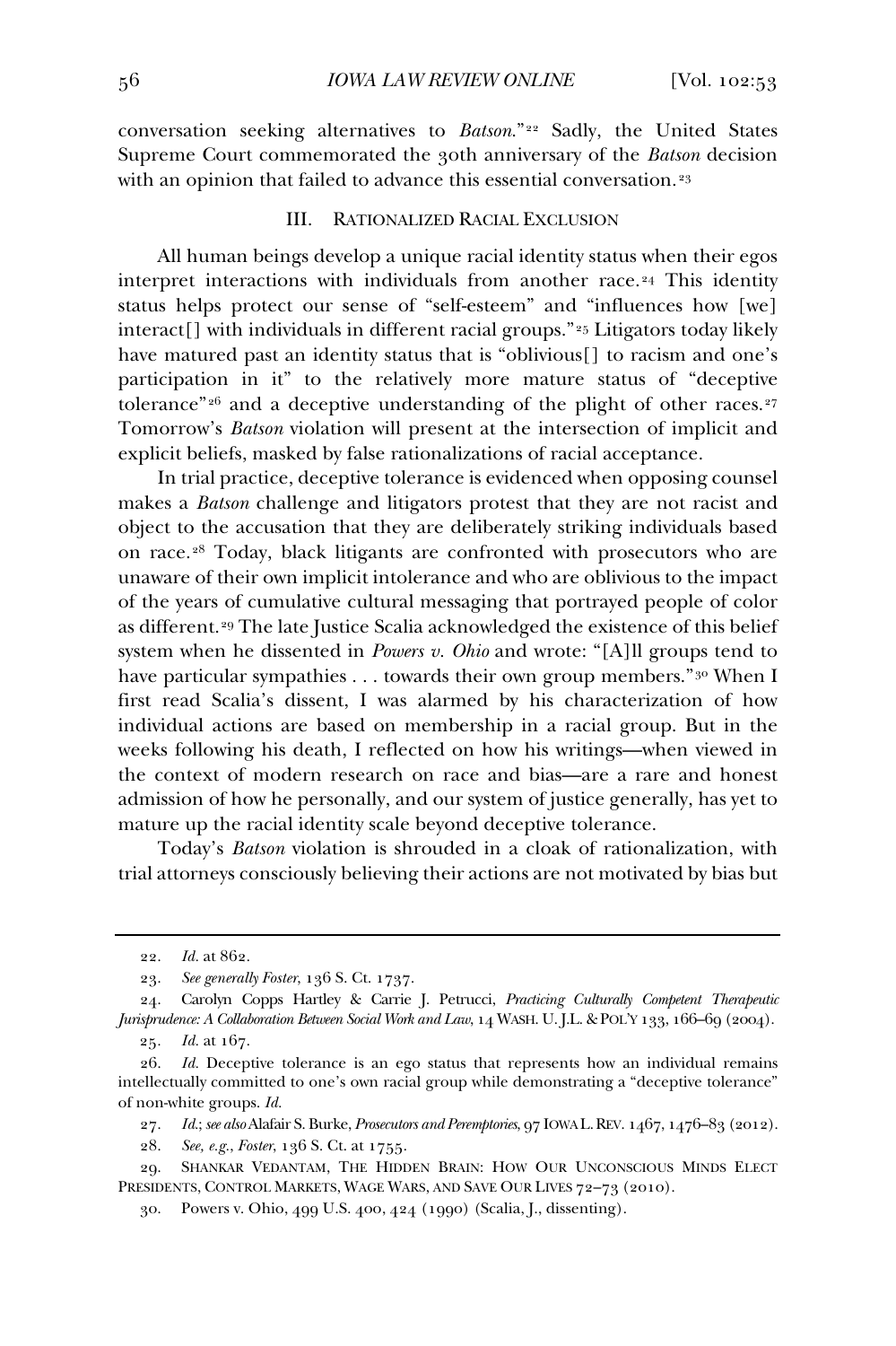by the advancement of a greater good. $3<sup>1</sup>$  This rationalization is evidenced when prosecutors ask questions in voir dire targeting the heart of the black experience in this country. For example, prosecutors may ask potential black jurors if they have had negative experiences with law enforcement because of their race.32 Many rationalize this questioning as comparable to asking if a potential black juror has been a victim of a crime, but in reality, exclusions based on such questions mark the continued victimization of a black juror simply because they were victimized by their government in the past.33 This government-sanctioned victimization is exacerbated when prosecutors in black communities, unbeknownst to potential jurors, use their extensive resources to run arrest records of said jurors, who were never convicted, and troll for answers that can be portrayed as dishonest or ambiguous in a strike for cause. 34

Allowing attorneys to ask jurors if they have a friend or family member in jail or the penitentiary is another way our system masks prosecutors' implicit or rationalized bias because a disproportionate number of incarcerated individuals are African American.35 *Foster* never asked this crucial question: is striking a person from a jury because they have experiences based on their race the same as striking an individual because of their race? I fail to see the distinction. Unfortunately, the *Batson* standard is an inadequate tool in preventing this tactic, and the tactics of bias to be utilized post-*Foster.*

#### IV. STRATEGIES OF RACIAL EXCLUSION IN THE POST-*FOSTER* ERA

Tomorrow's tools of exclusion will be more complex, subtle and, at times, more undetectable. I have observed the following trial tactics evolve in the past few years and I anticipate courts will confront these methods of circumventing *Batson* in the future.

First, in the post-*Foster* era, courts will confront the issue of trial attorneys opting not to utilize their allowed peremptory strikes as a way to exclude people of color.36 For example, a prosecutor who is implicitly or intentionally attempting to strike individuals based on race, gender, or ethnicity will notice a targeted group is less represented in the first section of the assembled voir dire panel. Thus, if he or she uses all allowed strikes, they will have some or more of this group present on the final jury. Currently, an attorney may opt

<sup>31.</sup> *See Object Anyway*, *supra* note 2.

<sup>32.</sup> *Id.*

<sup>33.</sup> *Id.*

<sup>34.</sup> *See, e.g.*, Keith L. Alexander, *Questions Arise Over Criminal Background Searches of Jurors in D.C. Superior Court*, WASH. POST (Dec. 8, 2013), https://www.washingtonpost.com/local/crime/questionsarise-over-criminal-background-searches-of-jurors-in-dc-superior-court/2013/12/08/fa612fec-4e13- 11e3-be6b-d3d28122e6d4\_story.html.

<sup>35.</sup> *See* ALEXANDER, *supra* note 2, at 188–89.

<sup>36.</sup> *See, e.g.*, State v. Paleo, 5 P.3d 276, 279 (Ariz. Ct. App. 2000), *vacated*, 22 P.3d 35 (Ariz. 2001).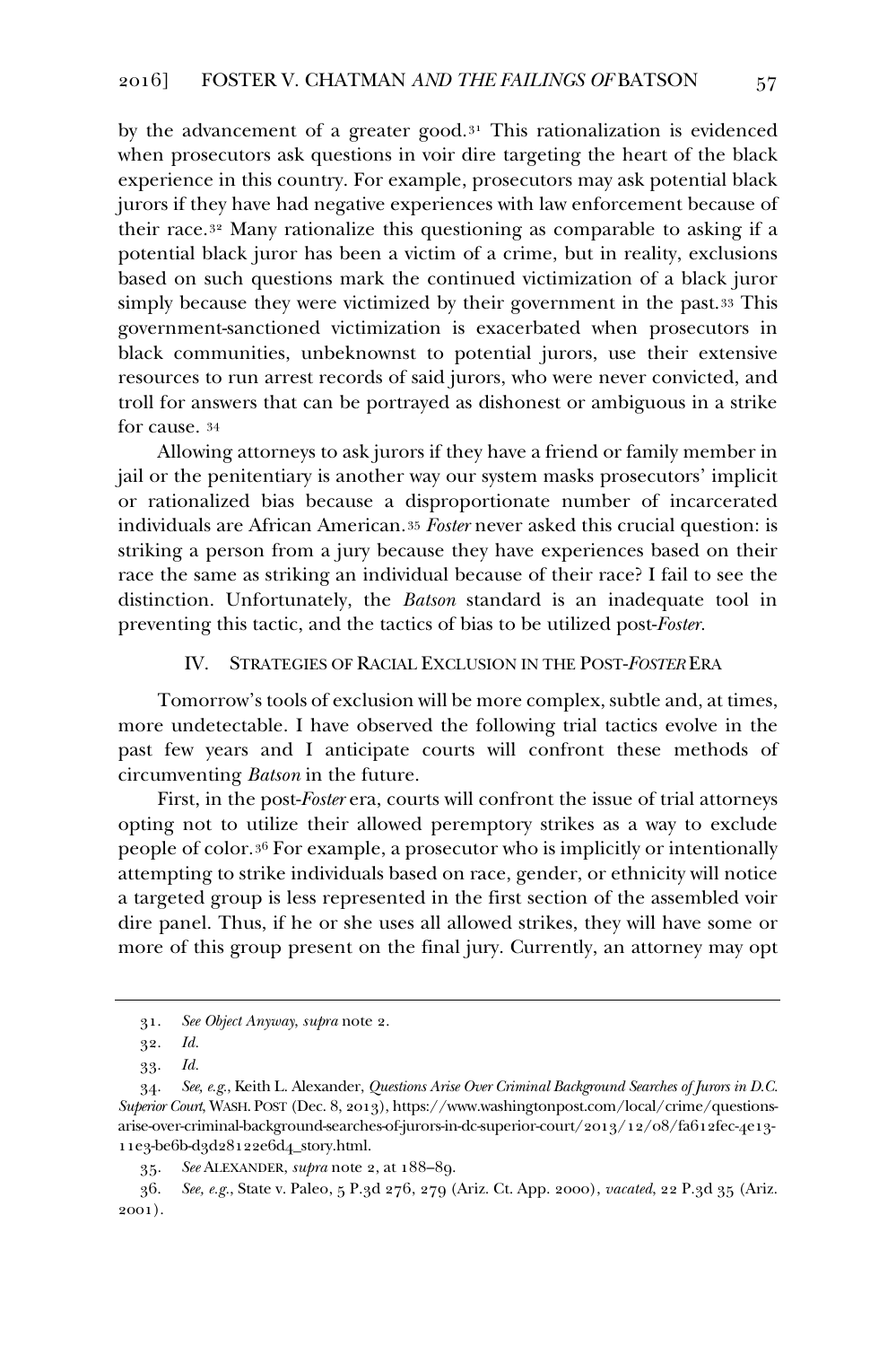*not* to use all of his or her preemptory strikes.37 Unfortunately, this tactic serves a racially-motivated prosecutor's interests by excluding people of color from the panel and, at the same time, avoiding a *Batson* challenge.

Second, rationalized racism in jury selection in the post*-Foster* era will no longer present with all white juries. Some litigators practice a more nuanced form of exclusion by targeting individuals with certain intersectionalized traits.38 For instance, some prosecutors will rationalize that black women will be tired of crime in their communities but black males will be sympathetic to the defendant or hate the police.39 In addition, strikes based on youth will, in reality, be strikes based on youth, gender, and race, with prosecutors harboring the false fear of black men relating to one another and sympathizing with the plight of the accused.40 Compounding this problem is that when questions of exclusion are raised, the presence of one or a few black members of the jury will be trumpeted as proof of race-neutral actions.41

Third, other litigators will engage in the practice of citing the involvement of black professionals as evidence of proper conduct when defending an act of exclusion. For example, in denying relief for Timothy Foster, the Georgia habeas court noted that the prosecutor's investigator, "Mr. Lundy, [was] himself African American,"42 when it outlined facts demonstrating no bias existed in the State's strikes. Black litigators are not immune from the institutional pressures and cultural messaging that promotes an irrational fear of a case being lost if people of color are allowed on the jury.43 The stereotyping of black professionals as being unconditionally protective of black jurors is evidence of the racially rationalized and implicit beliefs that permeate our system.44

The current framework for addressing discrimination in jury selection, with its focus on proving intentional conduct by the striking attorney, does little to address how these tactics, formed by implicit bias, cause the improper

42*. See* Brief of Respondent in Opposition to Petition for Writ of Certiorari at 9, Foster v. Chatman, 136 S. Ct. 1737 (2016) (No. 14-8348).

43. *See* VEDANTAM, *supra* note 29, at 72–73.

<sup>37.</sup> State v. Paleo, 22 P.3d 35 (Ariz. 2001).

<sup>38.</sup> See *Object Anyway*, *supra* note 2, for an interview with ACLU Deputy Legal Director Jeffery Robinson describing his perception of the belief system his parents would bring to jury service. This generalization of attitudes, based on race and gender, is arguably shared by a number of prosecutors.

<sup>39.</sup> *Id.*

<sup>40.</sup> *Id.*

<sup>41.</sup> *See, e.g.*, United States v. Joe, 928 F.2d 99, 103 (4th Cir. 1991) ("The district court erred in ruling that a *Batson* violation did not occur since members of the defendants' racial group were seated on the jury.").

<sup>44.</sup> *See* State v. Rashad, 484 S.W.3d 849, 859 (Mo. Ct. App. 2016) (finding "[t]he facts of this case do not even hint at a motive to discriminate" in part because "the victim and [the defendant] were African-American[,] ... [t]he investigating police detective was African-American[,] ... [t]he family witnesses were African-American[, and] ... "[t]he case did not present any issues of cross-racial identification.").